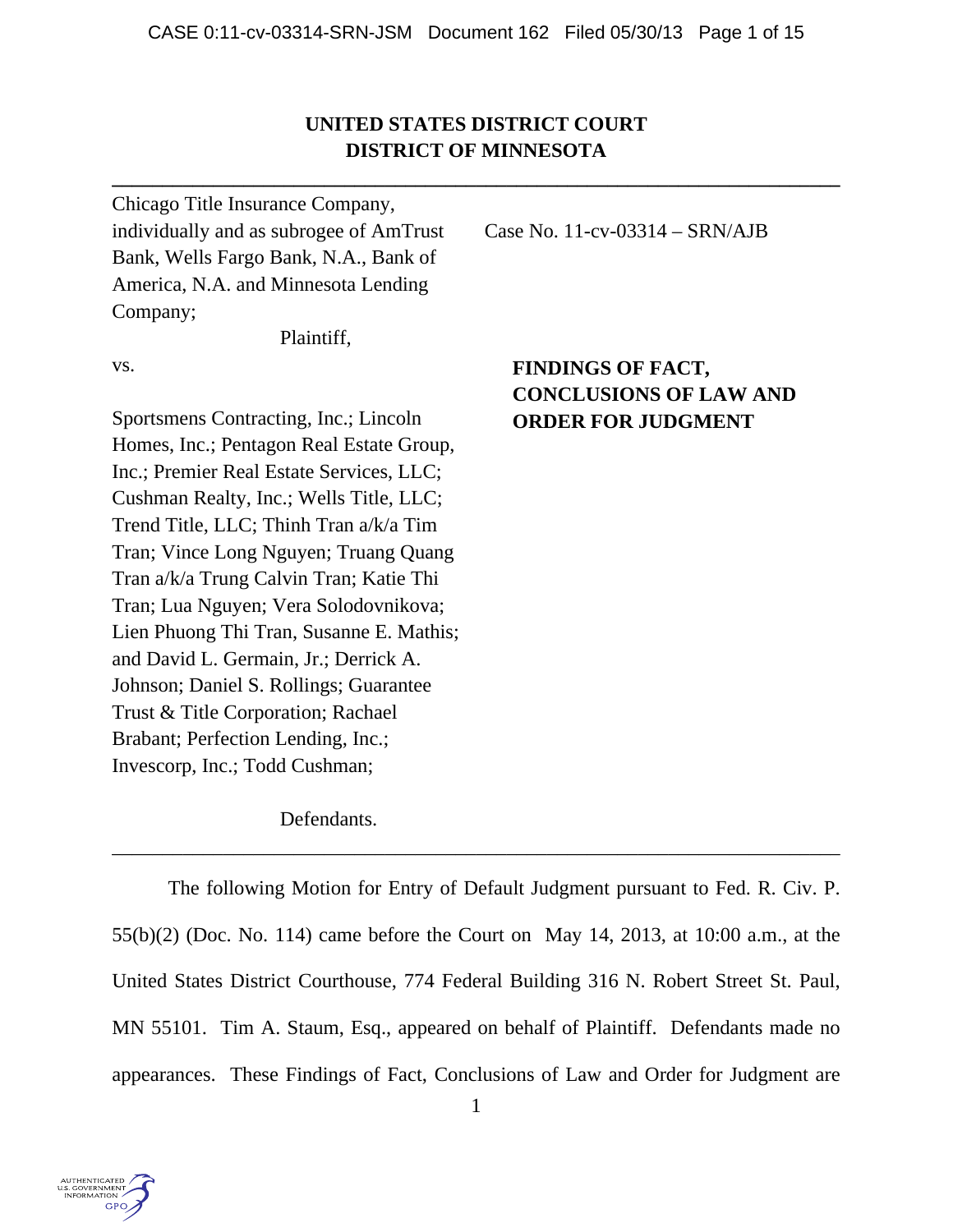based upon all of the pleadings, files, records, affidavits, papers and proceedings herein, and upon the motion of Plaintiff herein:

## **FINDINGS OF FACT**

- 1. This case arises out of a straw buyer mortgage fraud scheme that directly and proximately damaged CTIC in the amount of \$782,379.46 as of December 31, 2012. Plaintiff Chicago Title Insurance Company, individually and as subrogee of AmTrust Bank, Wells Fargo Bank, NA, Bank of America, NA, and Minnesota Lending Company ("CTIC"), seeks to be made whole for the direct and proximate injuries occasioned by the mortgage fraud.
- 2. CTIC has moved for default judgment against the following Defendants: David L. Germain, Jr., Guarantee Trust & Title Corporation, Invescorp, Inc., Derrick A. Johnson, Lincoln Homes, Inc., Lua Nguyen, Perfection Lending, Inc., Sportsmens Contracting, Inc., Katie Thi Tran, Thinh Tran a/k/a Tim Tran, Truang Quang Tran a/k/a Trung Calvin Tran, Pentagon Real Estate Group, Inc., and Wells Title, LLC (collectively, the "Defaulting Defendants").
- 3. The District Court has entered default against each of the Defaulting Defendants, finding that each had been properly served with the Plaintiff's Summons and Complaint, Amended Summons and Complaint and/or Second Amended Summons and Complaint, and had failed to answer or otherwise defend within the time provided by law, or was otherwise in default.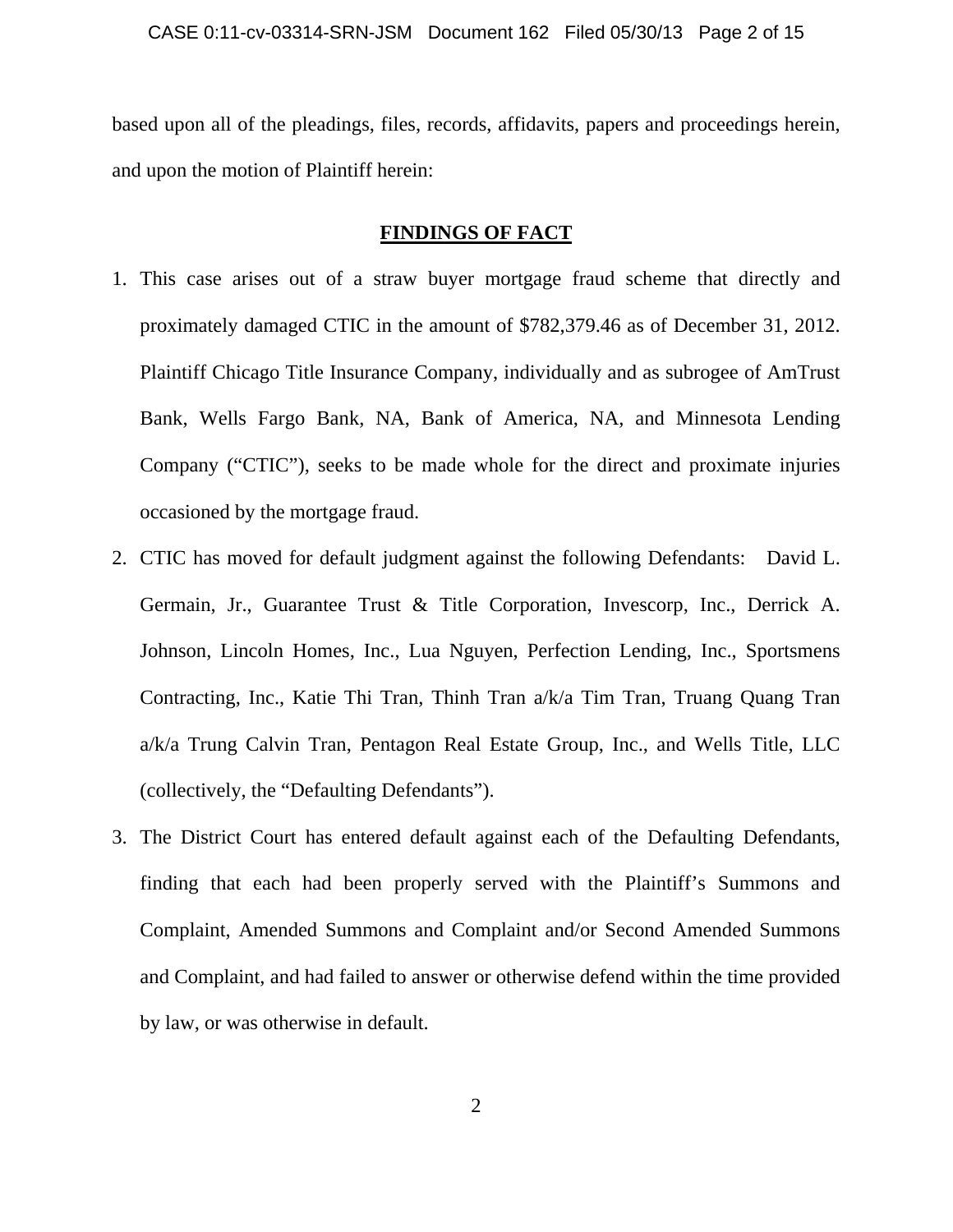- 4. Each of the Defaulting Defendants, with the exception of David L. Germain,  $Jr<sup>1</sup>$ participated in, furthered and profited from the mortgage fraud scheme that damaged Plaintiff.
- 5. In 2007, Andy Stoner, an owner of Defendant Sportsmens Contracting, Inc. ("Sportsmens") was introduced to Defendant Trung Calvin Tran ("Calvin Tran") through Defendant Derrick Johnson ("Johnson") and other mutual acquaintances.
- 6. The same year, Calvin Tran and his business, Defendant Invescorp, Inc. ("Invescorp"), entered into an agreement with Sportsmens whereby Calvin Tran would provide straw buyers to purchase Sportsmens' newly-constructed homes. The scheme was designed so that, after the purchase, the buyers would not actually occupy the homes, but instead, the homes would be managed and rented out by Invescorp until such time as they could be sold by Invescorp at a profit. In exchange for providing and qualifying straw buyers, Sportsmens promised Calvin Tran and Invescorp to pay a commission equal to 25-30% of the total sale price of each new home.
- 7. In 2007, the mortgage fraud scheme targeted the seven properties at issue in this case.<sup>2</sup> In order to obtain construction loan financing to acquire the Seven Parcels and construct new homes on each of them, Sportsmens, Calvin Tran, Perfection Lending,

<sup>&</sup>lt;sup>1</sup>David L. Germain, Jr. did not participate in the mortgage fraud scheme, but is nonetheless individually liable for the full extent of CTIC's damages pursuant to his personal guaranty of all obligations of Defendant Trend Title, LLC ("Trend Title") to CTIC.

 $2^2$  The properties at issue in this case include the following parcels of real estate (collectively, the "Seven Parcels"): 15934 Quince Street, Andover, Minnesota, legally described as Parcel 15, Block 1, Constance Corners ("Parcel 1");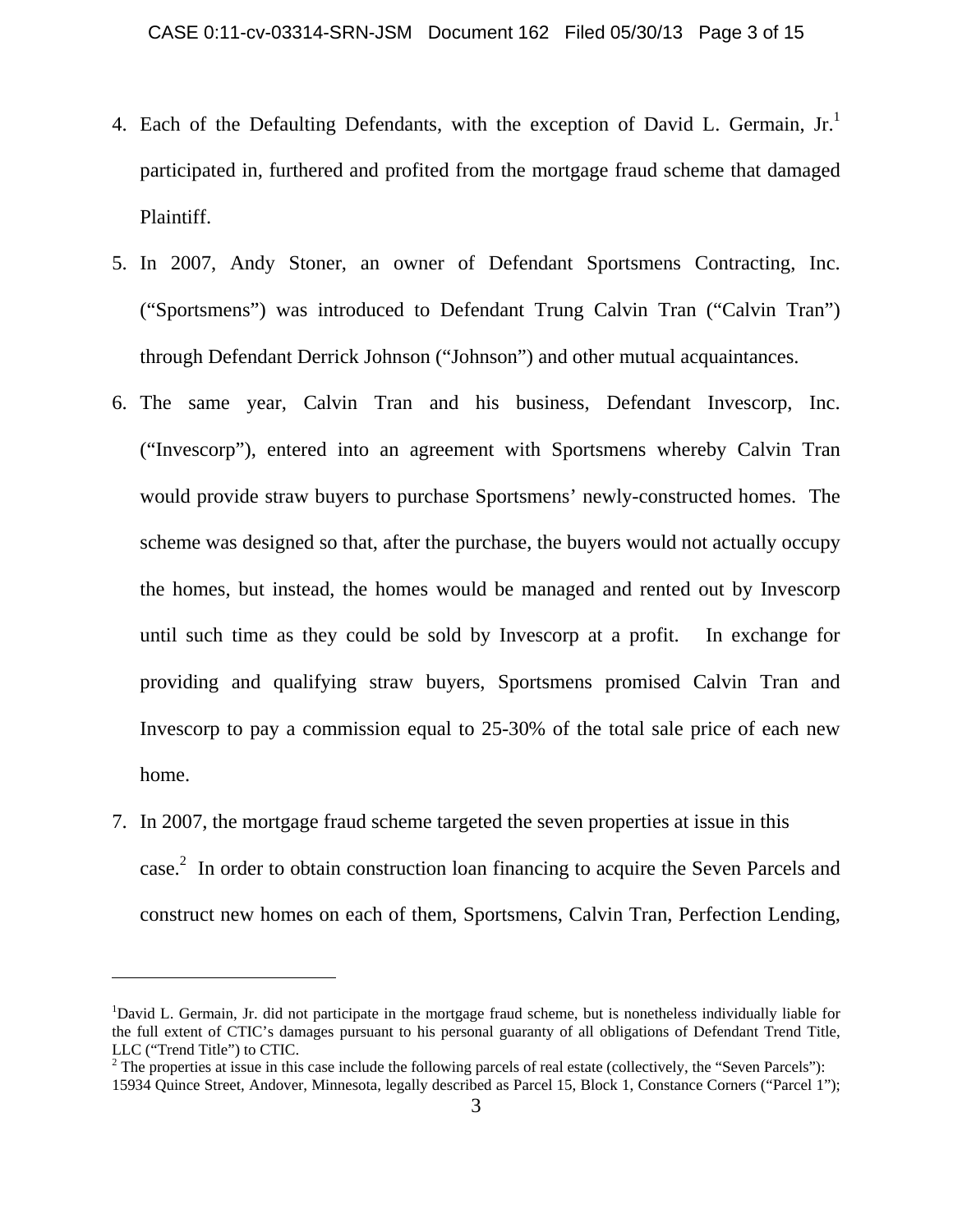#### CASE 0:11-cv-03314-SRN-JSM Document 162 Filed 05/30/13 Page 4 of 15

Inc., and other scheme participants prepared fraudulent purchase agreements, mortgage pre-approvals and earnest money checks and submitted them to the construction lender for the purpose of fraudulently inducing construction loans for each of the Seven Parcels. Calvin Tran acknowledged in his deposition that these documents were an outright fraud, referring to them as "dummy" documents which were prepared solely for the purpose of misleading the lender into believing that legitimate buyers had been secured for the properties.

- 8. The phony purchase agreements submitted to the construction lender identified the buyers for the Seven Parcels as either Calvin Tran or his former girlfriend, Keili Mac. Each of the earnest money checks made to look as though they were paid by Keili Mac were actually funded by Calvin Tran and Invescorp. Many of the earnest money checks were created merely for show, with no earnest money actually changing hands. In addition to the phony purchase agreements, the scheme participants prepared and submitted to the construction lender sham mortgage pre-approvals, which identified the buyer of each of the Seven Parcels as "Long Nguyen," Calvin Tran's father.
- 9. After the construction loan financing was approved, Sportsmens constructed new homes on each of the Seven Parcels. While the new homes were under construction, Calvin Tran and Invescorp worked to secure straw buyers. In order to recruit straw

<u> 1989 - Johann Stein, marwolaethau a gweledydd a ganlad y ganlad y ganlad y ganlad y ganlad y ganlad y ganlad</u>

<sup>15963</sup> Quince Street, Andover, Minnesota, legally described as Parcel 16, Block 2, Constance Corners ("Parcel 2"); 2970-128th Lane, Blaine, Minnesota, legally described as Parcel 14, Block 2, Harpers Street Woods ("Parcel 3"); 3001-128th Lane, Blaine, Minnesota, legally described as Parcel 11, Block 1, Harpers Street Woods ("Parcel 4"); 3036-128th Lane, Blaine, Minnesota, legally described as Parcel 5, Block 3, Harpers Street Woods ("Parcel 5"); 2914-128th Lane, Blaine, Minnesota, legally described as Parcel 21, Block 2, Harpers Street Woods ("Parcel 6"); and 2944-128<sup>th</sup> Lane, Blaine, Minnesota, legally described as Parcel 17, Block 2, Harpers Street Woods ("Parcel 7").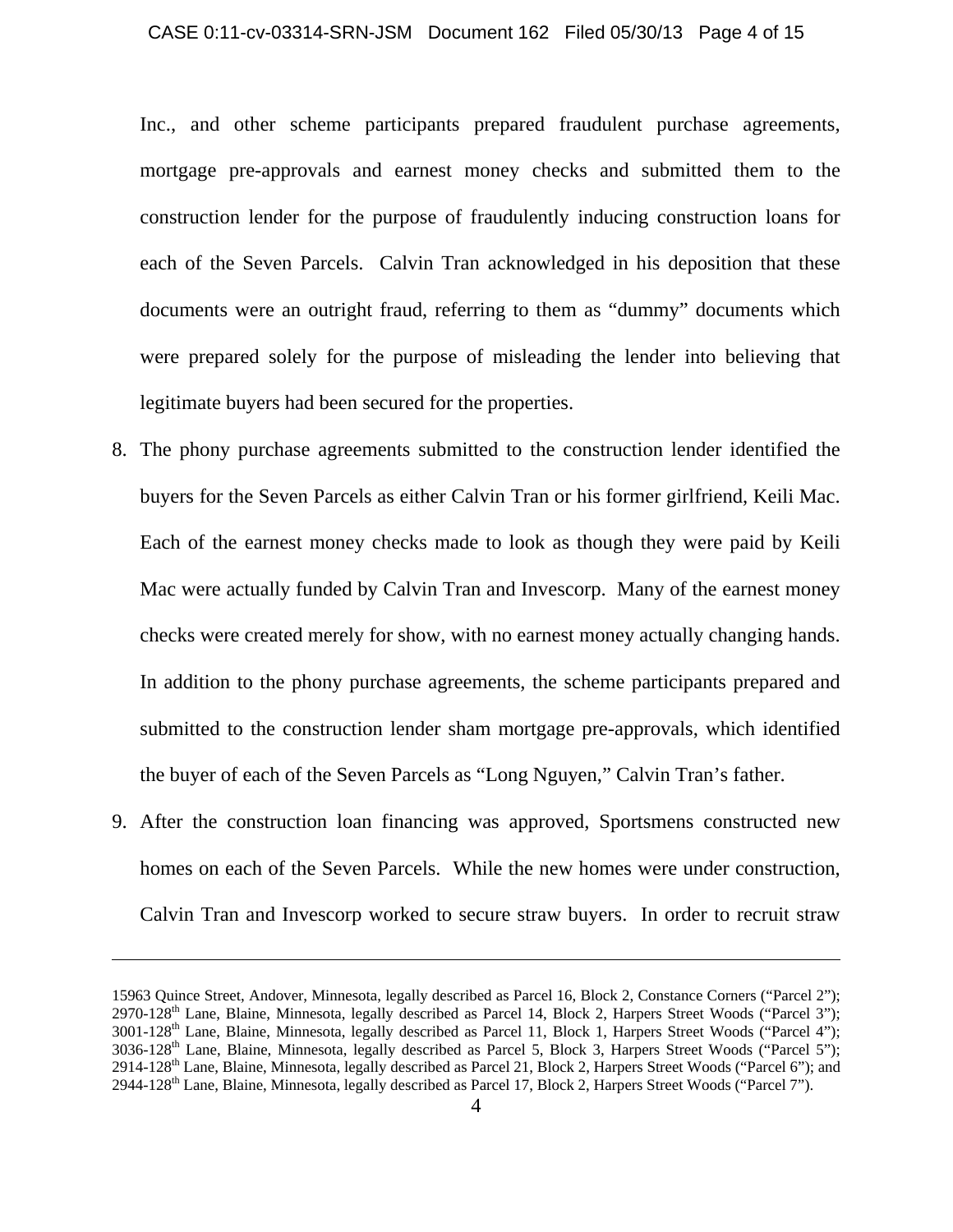buyers to participate in the scheme, Calvin Tran promised straw buyers up to \$10,000 per transaction, plus a share of the profits once the homes were eventually re-sold.

- 10.Ultimately, Calvin Tran and Invescorp convinced Vera Solodovnikova and Lien Tran to join the scheme as straw buyers of Parcels 3, 4, 5 and 6 in exchange for compensation from Invescorp. Calvin Tran referred to the process as the "sale" of the straw buyer's credit to Invescorp. Tran also acknowledged that the straw buyers had no knowledge of the real estate transaction or anything actually related to the properties, but merely agreed to sell their credit to Invescorp in exchange for payment.
- 11.Defendants Tim Tran and his business, Lincoln Homes, Inc. ("Lincoln Homes") were later introduced to Sportsmens through Johnson and Daniel Rollings ("Rollings"), another Pentagon agent. While the homes on the Seven Parcels were being constructed, Tim Tran and Lincoln Homes were substituted as the suppliers of straw buyers for Parcels 1, 2 and 7 because they offered to do so for a smaller commission. This agreement was negotiated between Johnson and Tim Tran.
- 12.Tim Tran was responsible for bringing straw buyers Katie Tran and Lua Nguyen into the scheme for the purpose of purchasing Parcels 1, 2 and 7.
- 13.After securing straw buyers for each of the Seven Parcels, Calvin Tran, Tim Tran and other scheme participants prepared and submitted fraudulent mortgage loan applications on behalf of the straw buyers. The fraudulent loan applications overstated the straw buyers' assets, misrepresented their employment history and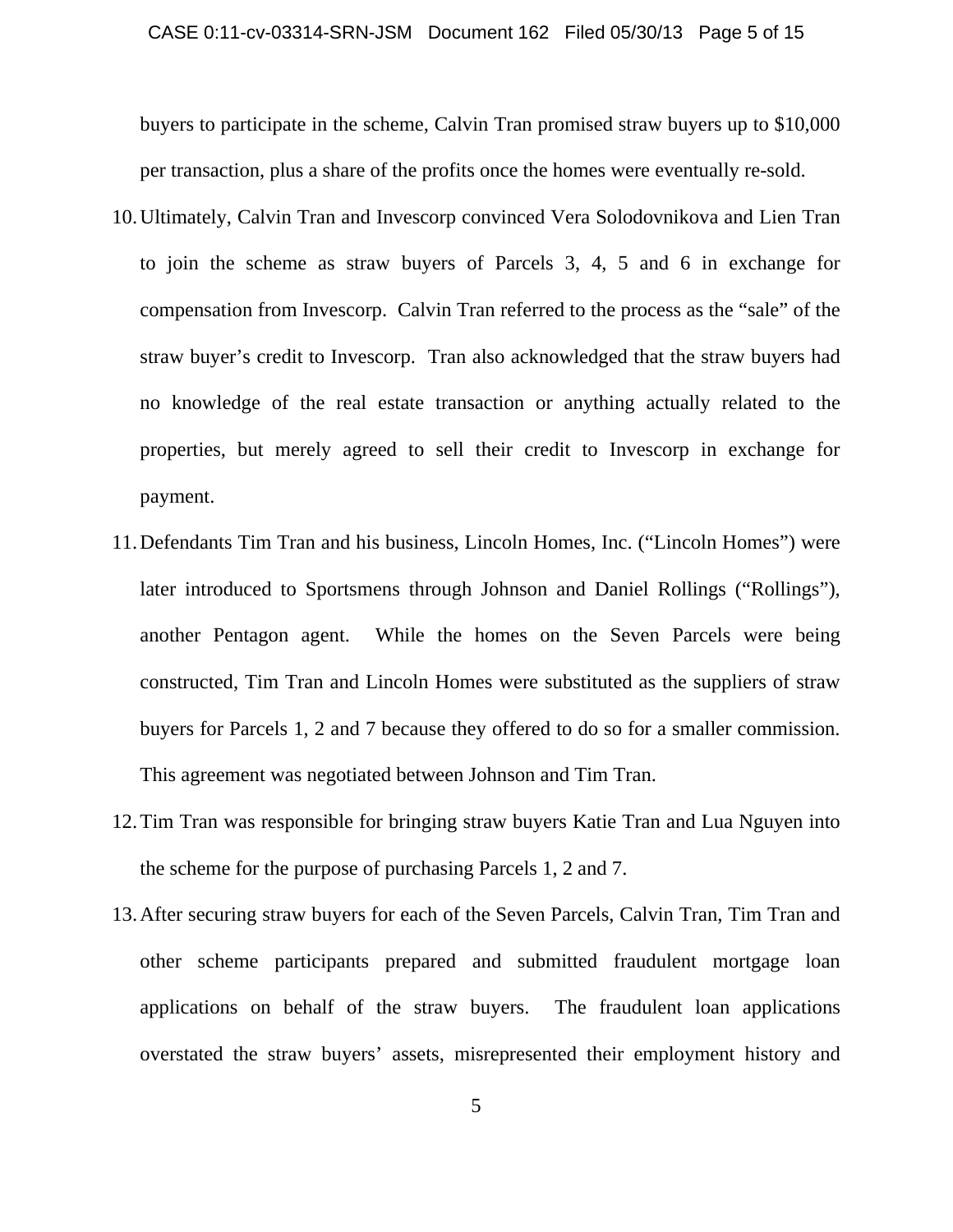#### CASE 0:11-cv-03314-SRN-JSM Document 162 Filed 05/30/13 Page 6 of 15

history of real estate ownership, understated their liabilities, falsely represented that the purpose of the mortgage loan financing was to purchase a primary residence for each buyer, and misrepresented the source of the straw buyers' down payment funds. Calvin Tran and Invescorp also submitted doctored bank statements in support of the loan applications which deliberately misrepresented the straw buyers' assets. Each of the straw buyers signed and initialed the fraudulent purchase agreements at closing.

- 14.Based upon the scheme participants' fraudulent misrepresentations and omissions in loan applications and closing documentation, and without knowledge of their fraudulent nature at the time, CTIC underwrote loan policies of title insurance guaranteeing first priority position for mortgages on each of the Seven Parcels.
- 15.Subcontractor 84 Lumber was hired by Sportsmens to furnish lumber for new homes on each of the Seven Parcels. During construction, 84 Lumber furnished labor and materials toward the Seven Parcels worth in excess of \$450,000.
- 16.After mortgage loans for each of the Seven Parcels were approved, and construction of the new homes completed, the Defendant scheme participants staged separate mortgage loan closings for each transaction. In the case where a straw buyer was obtaining mortgage loan funds for more than one property, the scheme would hold nearly simultaneous closings to ensure each lender would not find out about the other transaction. For each closing, the particular agent handling the closing was selected by the buyer and his or her representatives, in this case, Calvin Tran and Tim Tran.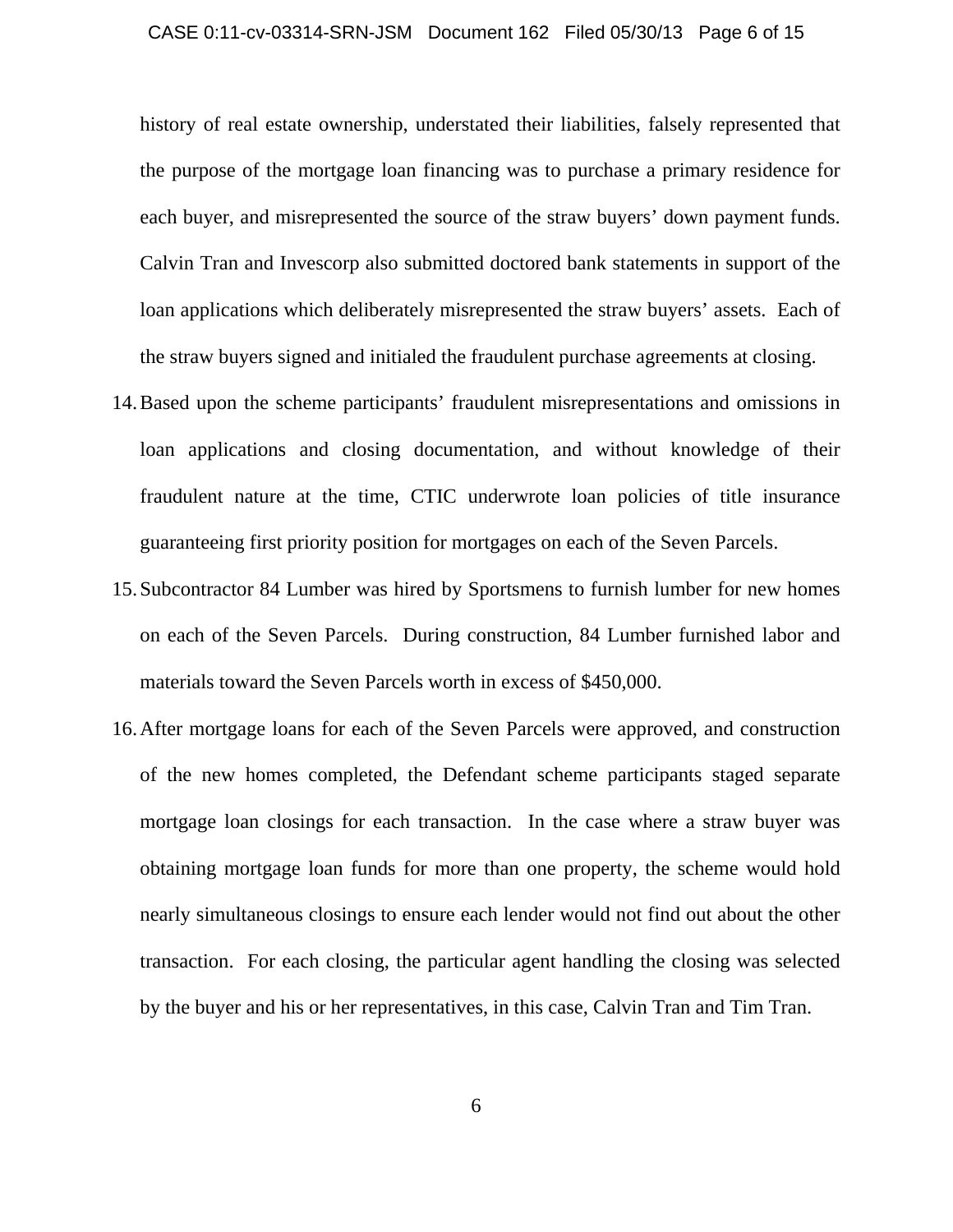- 17.Defendants Susanne Mathis and Trend Title were selected by Tim Tran to handle closing for Parcels 1, 2 and 7. Defendants Vince Nguyen, Rachael Brabant and Wells Title were selected by Calvin Tran to handle closing for Parcels 3, 4, and 6. Defendant Guarantee Trust & Title Corporation ("Guarantee") was selected by Calvin Tran to handle the closing of Parcel 5 (Susanne Mathis, Trend Title, Vince Nguyen, Rachael Brabant, Wells Title and Guarantee will be referred to collectively as the "Closing Agents").
- 18.Sometime before the closings were finalized, the Defendants entered into a "group decision" to misappropriate the funds owed to 84 Lumber to the scheme participants. Prior to closing, the scheme participants knew that 84 Lumber was in the process of going out of business, leading the scheme participants to believe they could get away with not paying 84 Lumber and keeping the funds owed to 84 Lumber for themselves.
- 19.At each closing, the down payment was paid by someone other than the named borrower. For example, on Parcel 1, Katie Tran's down payment was secretly funded by Defendant Todd Cushman via delivery to closing of a Cushman Realty, Inc. check, a transaction which was fraudulently misrepresented in a phony Seller/Facilitator Services Agreement and false HUD-1. The Closing Agents, Sportsmens and the Straw Buyers falsely certified on the HUD-1 and Additional Disbursements Exhibits that the down payment had been paid by the Straw Buyer when it in fact had not.
- 20.In order to misappropriate funds owed to 84 Lumber to scheme participants, Sportsmens, the Straw Buyers and the Closing Agents falsified Seller's Affidavits and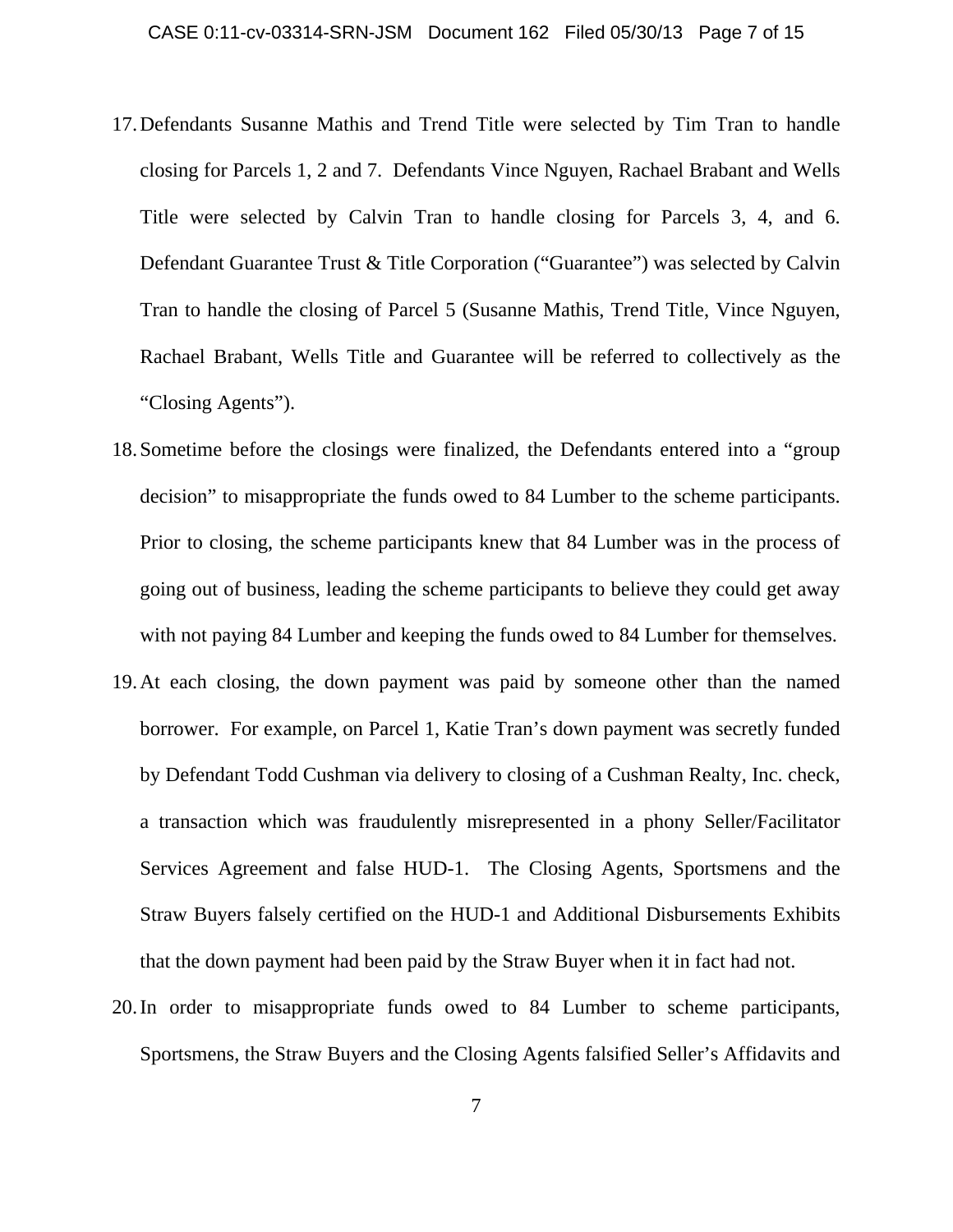Sworn Construction Statements that fraudulently omitted reference to 84 Lumber as a subcontractor owed funds at closing and misrepresenting that all subcontractors had been paid in full for their contribution of labor and or material to the Seven Parcels when they in fact had not.

- 21.Calvin Tran, Tim Tran and the Title Agents also falsified HUD-1 forms and additional disbursement exhibits at closings to actively misrepresent to lenders how the loan proceeds were disbursed. For some transactions, two vastly different versions of closing documents were prepared by the scheme participants. One copy, retained only by the scheme participants, would show a true accounting of how the funds were disbursed. The second copy, the one actually submitted to the lender at closing, misrepresented how the funds were disbursed to actively conceal illegal third party payments to scheme participants.
- 22.At each closing, the funds owed to subcontractor 84 Lumber were misappropriated to scheme participants via excessive and unwarranted commissions to Sportsmens, Pentagon, Premier, Cushman Realty and Lincoln Homes. In total, over \$450,000 of funds owed to 84 Lumber were distributed to scheme participants at closing through a series of fraudulent misrepresentations and omissions in closing documents including HUD-1's, Additional Disbursements Exhibits, Seller/Facilitator Services Agreements, sham invoices, Seller's Affidavits and Sworn Construction Statements.
- 23.Taken together, these fraudulent documents induced the mortgage lenders to fund mortgage loans, and CTIC to insure the first priority position of those mortgages, for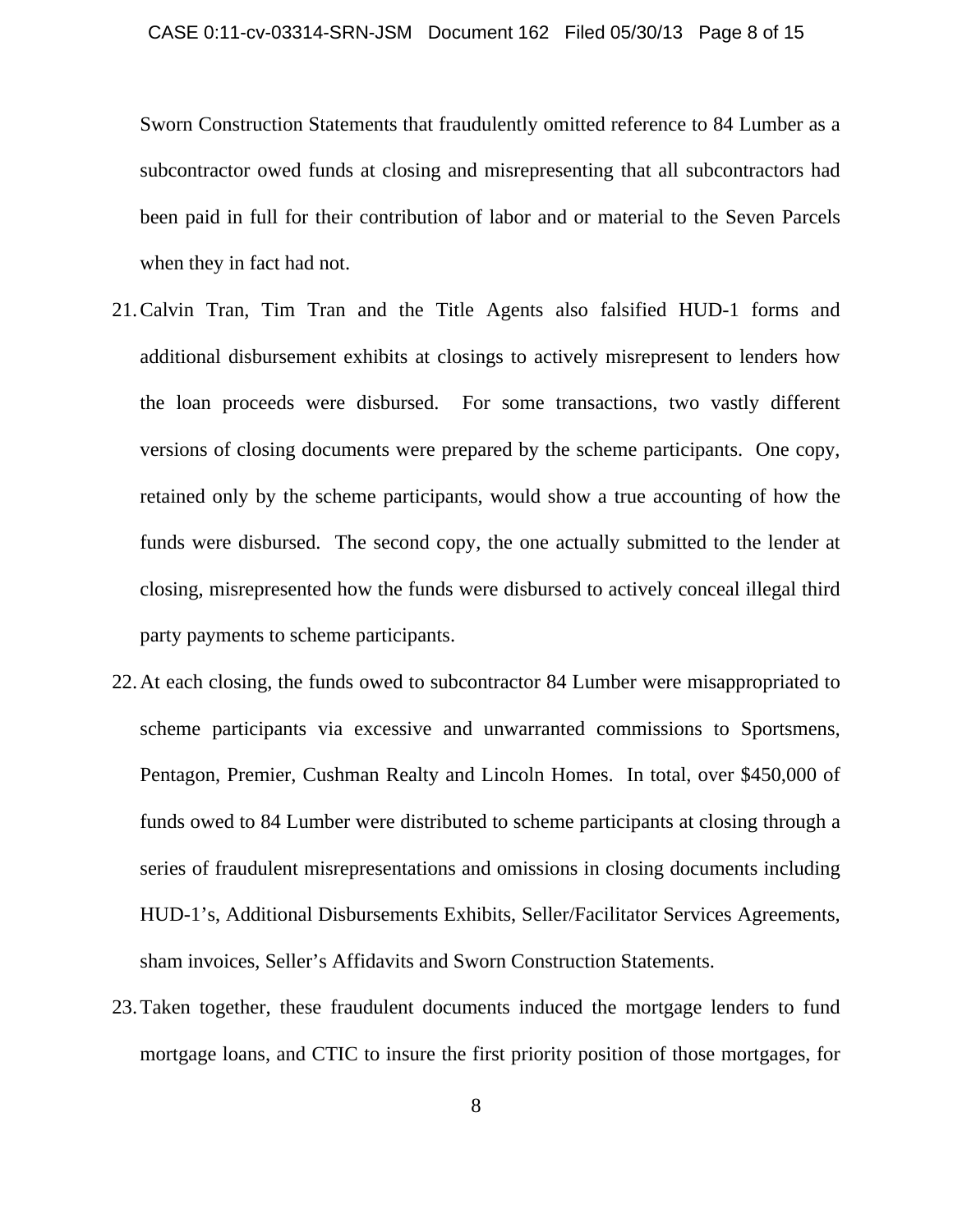#### CASE 0:11-cv-03314-SRN-JSM Document 162 Filed 05/30/13 Page 9 of 15

each of the Seven Parcels, under the false assumption that all subcontractors had been paid for their work at closing, and that the insured mortgages properly had first priority position.

- 24.Shortly after each closing, Sportsmens paid Invescorp for providing and qualifying straw buyers for the Seven Parcels. The payments from Sportsmens to Invescorp were fraudulently omitted from the closing documents submitted by the scheme participants to the mortgage lenders. Notably, not one penny of Sportsmens' payments to Invescorp was properly disclosed to the mortgage lenders in closing documentation.
- 25.Lincoln Homes received a total of \$206,600 out of the closings of Parcels 1 and 7. Lincoln Homes provided no legitimate services, but rather, was compensated solely for securing and qualifying straw buyers for Parcels 1, 2 and 7. The justification for payments to Lincoln Homes was deliberately misrepresented in two invoices and Additional Disbursements Exhibits, which fraudulently claimed that Lincoln Homes had provided unspecified "project management" or "staging" services. Andy Stoner, an owner of Sportsmens, confirmed in his deposition that the Lincoln Homes invoices were indeed fraudulent, as Lincoln Homes did not in fact provide any legitimate services whatsoever, and was compensated solely for securing and qualifying straw buyers for Parcels 1, 2 and 7.
- 26.As a result of not being paid for its contribution of labor and materials toward the Seven Parcels, 84 Lumber recorded mechanic's liens against each of the Seven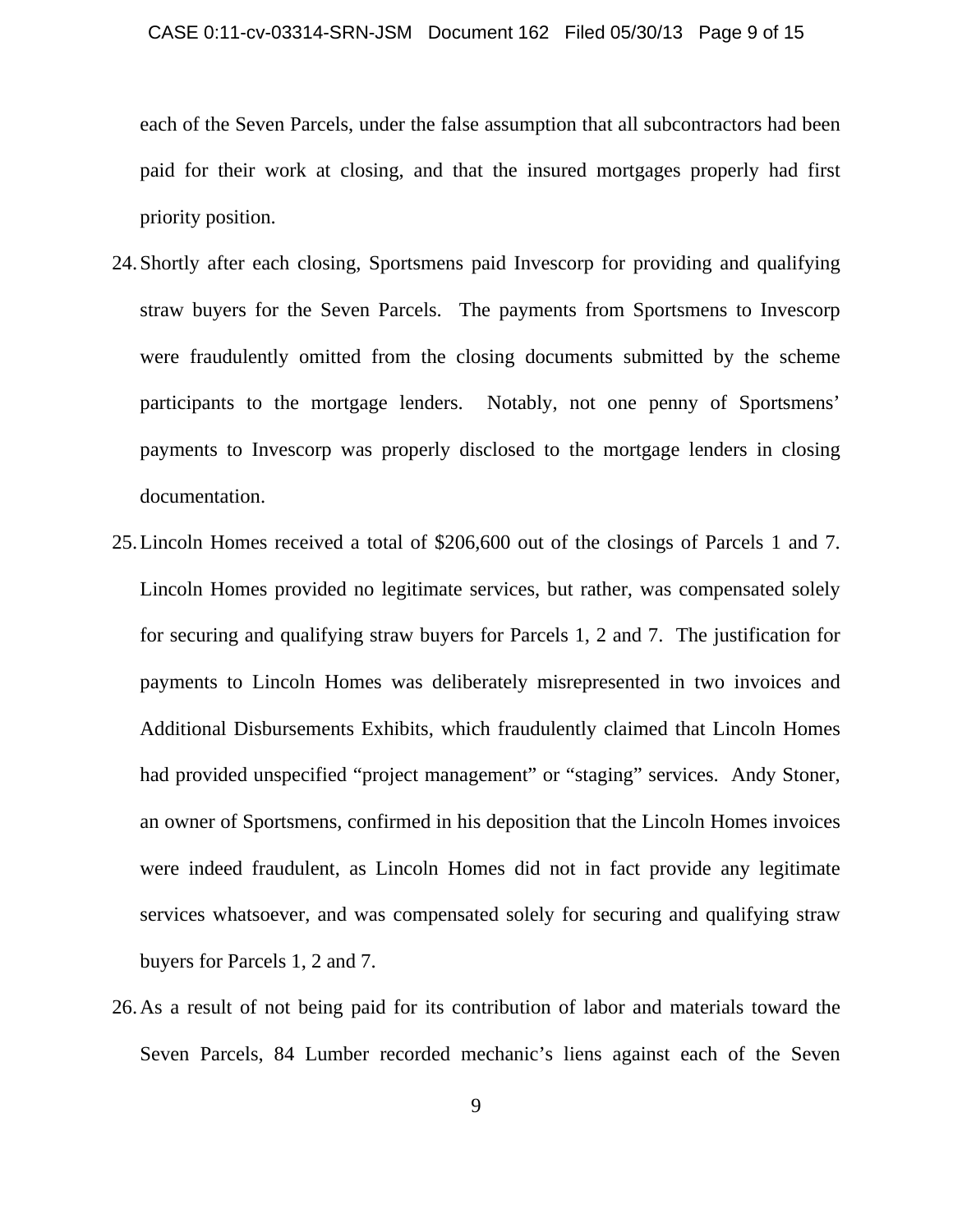Parcels and initiated two separate foreclosure actions in Minnesota State Court, captioned as *84 Lumber Company v. Sportsmens Contracting, Inc., et al.*, Court File No. 02-CV-08-7322 (the "7322 Action") and *84 Lumber Company v. Sportsmens Contracting, Inc. et al.*, Court File No. 02-CV-08-7195 (the "7195 Action") (collectively, the "State Actions").

- 27.As the underwriter of loan policies of title insurance for each of the Seven Parcels, CTIC was contractually obligated to accept the insured lenders' tenders of defense in the State Actions. After the State Actions were commenced, the mortgage lenders tendered defense of 84 Lumber's foreclosure claims to CTIC. Based upon CTIC's obligations under the loan policies, CTIC accepted the insured lenders' tenders of defense in the State Actions and incurred \$128,930.10 in attorneys' fees to defend against the liens. CTIC's counsel successfully defeated the mechanic's lien on Parcel 2. Nonetheless, for Parcels 1, 3, 4, 5, 6 and 7, 84 Lumber obtained summary judgment on its mechanic's lien foreclosure claims. As a result of the State Court's summary judgment Orders, CTIC paid to 84 Lumber a total of \$653,449.36 to satisfy the judgments in the State Actions and preserve first priority position of the insured mortgages on the Seven Parcels.
- 28.In prosecuting its claims against the Defaulting Defendants in this action, CTIC has reasonably and necessarily incurred an additional \$182,596.29 in attorneys' fees, costs and disbursements through December 31, 2012.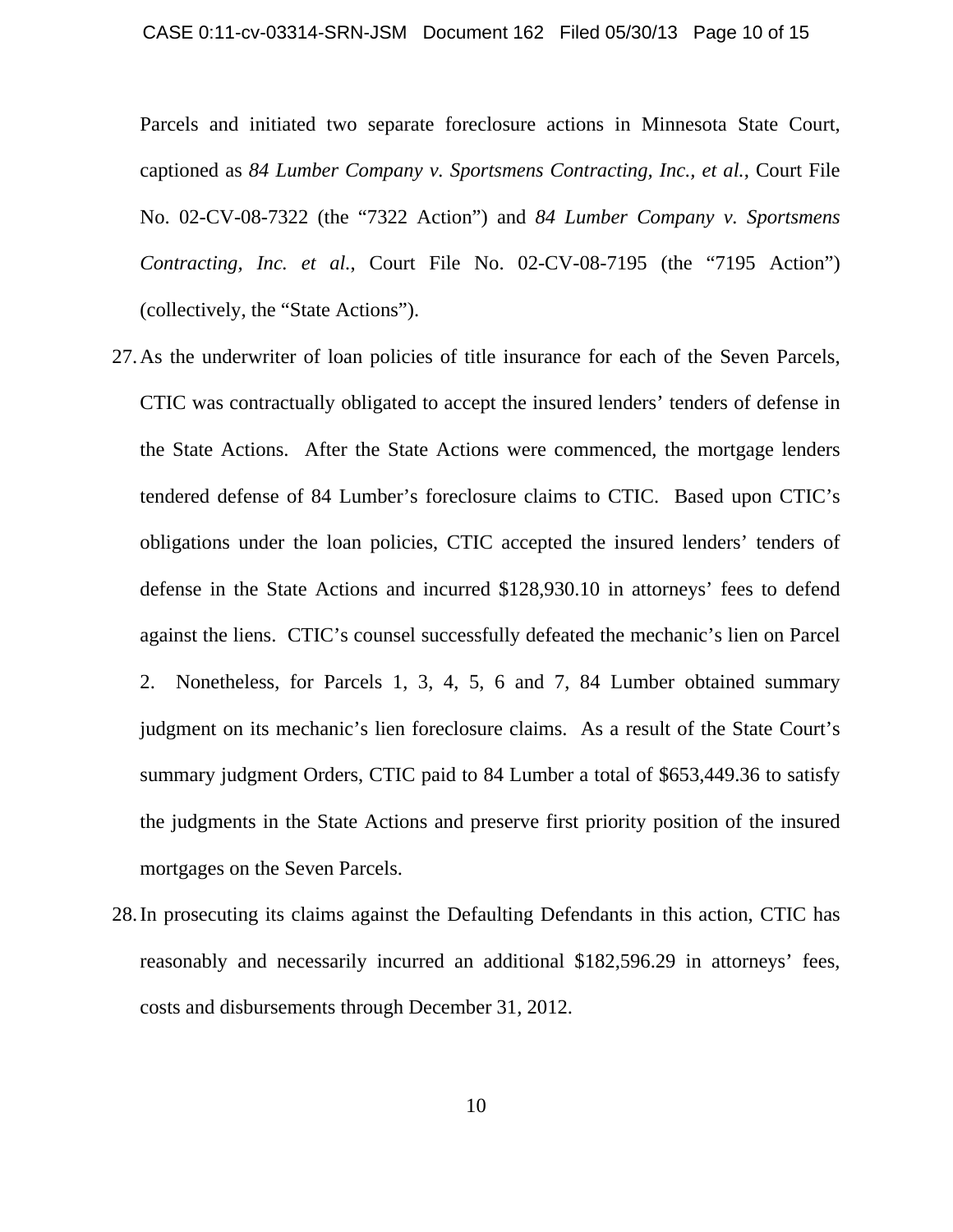- 29.Each of the Defaulting Defendants, with the exception of David Germain, Jr., knowingly and willfully participated in the mortgage fraud scheme through a series of fraudulent misrepresentations and omissions to the Mortgage Lenders and CTIC for the sole purpose of improper and illegal financial gain through the misappropriation of mortgage loan proceeds to themselves.
- 30.Arising out of these facts, CTIC has asserted the following claims against the Defaulting Defendants:
	- a. Guarantee Trust & Title Corporation: Fraud, Civil Conspiracy, RICO 1962(c), Negligence, Unjust Enrichment, Indemnity, Breach of Contract;
	- b. Invescorp, Inc.: Civil Conspiracy, RICO 1962(c), RICO 1962(d), Unjust Enrichment;
	- c. Derrick A. Johnson: Fraud, Civil Conspiracy, RICO 1962(c), RICO 1962(d), Unjust Enrichment;
	- d. Lincoln Homes, Inc.: Fraud, Civil Conspiracy, RICO 1962(c), RICO 1962(d), Unjust Enrichment;
	- e. Lua Nguyen: Fraud, Civil Conspiracy, RICO 1962(c), RICO 1962(d), Unjust Enrichment;
	- f. Perfection Lending, Inc.: Civil Conspiracy, RICO 1962(c), RICO 1962(d),
	- g. Sportsmens Contracting, Inc.: Fraud, Civil Conspiracy, RICO 1962(c), RICO 1962(d), Unjust Enrichment;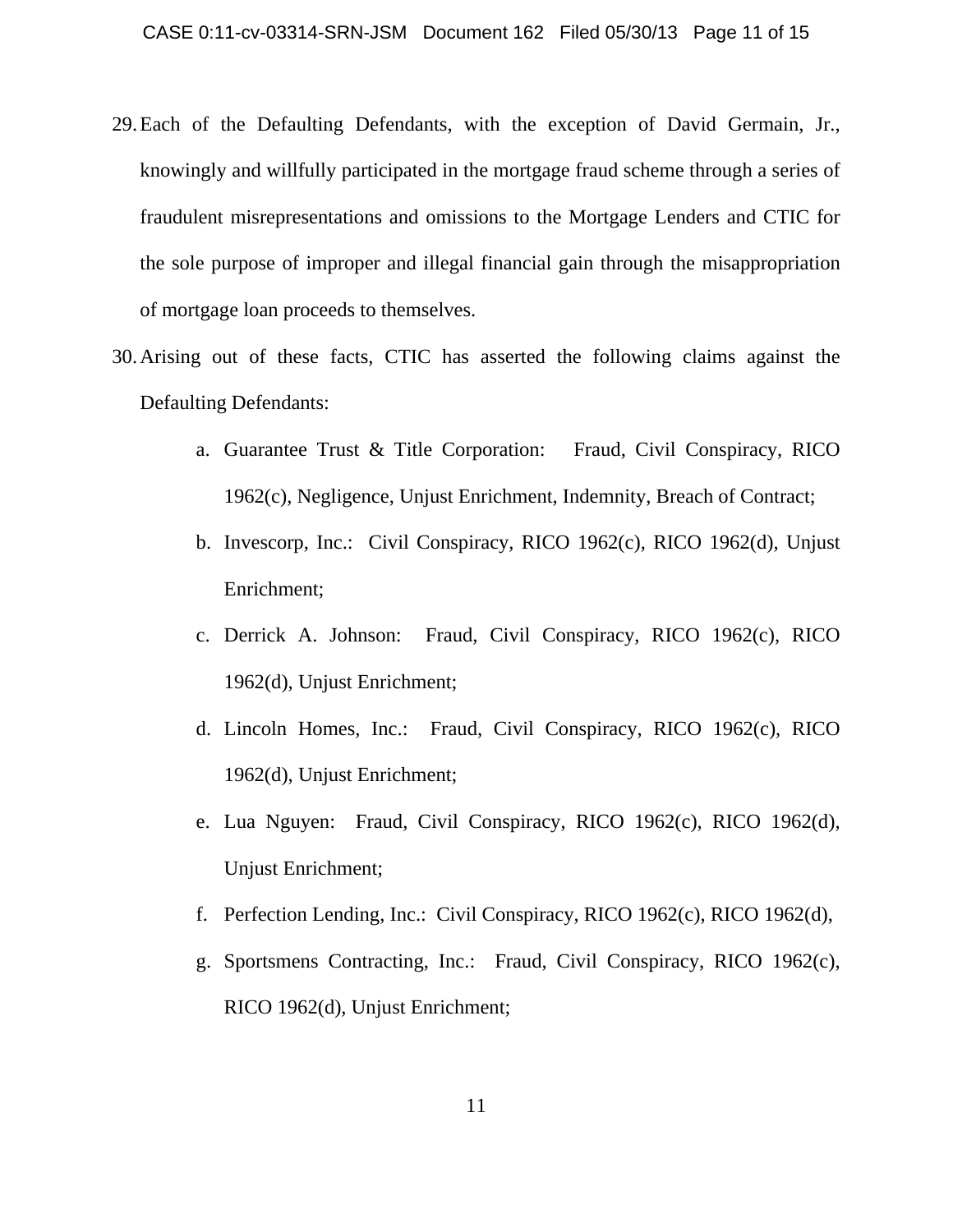- h. Katie Thi Tran: Fraud, Civil Conspiracy, RICO 1962(c), RICO 1962(d), Unjust Enrichment;
- i. Thinh Tran a/k/a Tim Tran: Fraud, Civil Conspiracy, RICO 1962(c), RICO 1962(d), Unjust Enrichment;
- j. Truang Quang Tran a/k/a Trung Calvin Tran: Civil Conspiracy, RICO 1962(c), RICO 1962(d), Unjust Enrichment;
- k. David Germain, Jr.: Personal Guaranty;
- l. Wells Title, LLC: Fraud, Civil Conspiracy, RICO 1962(c), RICO 1962(d), Negligence, Unjust Enrichment; and
- m. Pentagon Real Estate Group, Inc.: Fraud, Civil Conspiracy, RICO 1962(c), RICO 1962(d), Unjust Enrichment.
- 31.As noted above, CTIC has not alleged that Defendant David Germain, Jr. participated in the straw-buyer mortgage fraud scheme. Nonetheless, pursuant to a personal guaranty of all Trend Title liabilities to CTIC dated July 13, 2005, David Germain, Jr. is liable to the full-extent of RICO participant Trend Title.

## **CONCLUSIONS OF LAW**

32. Each of the Defaulting Defendants was properly served with Plaintiff's Summons and Complaint, Amended Summons and Complaint and/or Second Amended Summons and Complaint and has failed to answer or otherwise defend within the time permitted by law.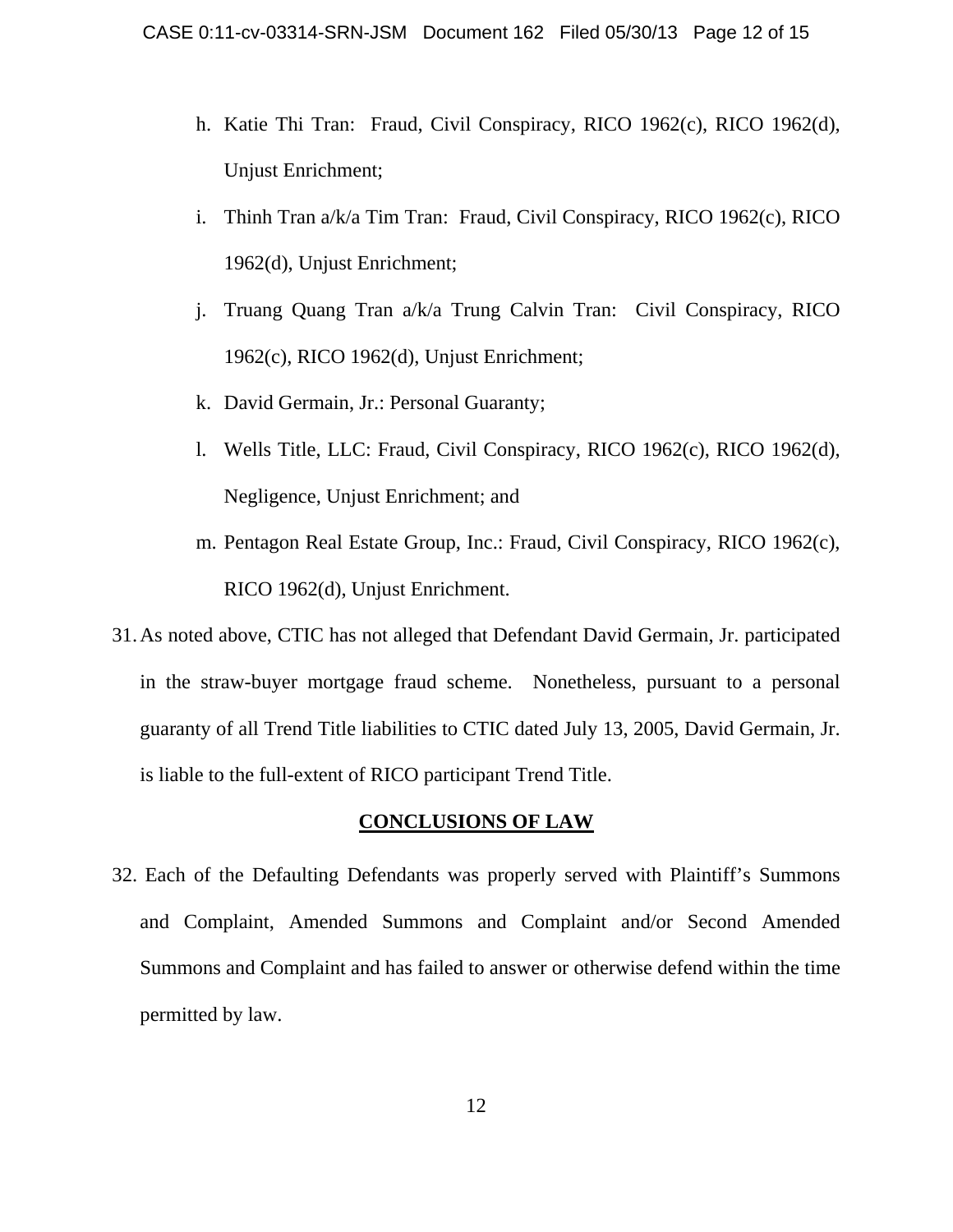- 33.Each of the Defaulting Defendants, with the exception of David Germain, Jr., knowingly and willfully participated in the above-described straw buyer mortgage fraud scheme designed to fraudulently-induce mortgage loans and misappropriate the loan proceeds at closing through a series of fraudulent misrepresentations and omissions in loan application, closing and other documentation.
- 34.Each of the Defaulting Defendants' participation in the mortgage fraud scheme directly and proximately damaged CTIC.
- 35.Each of the Defaulting Defendants is liable to CTIC, for each of the claims pled against them in the Second Amended Complaint, for the entire extent of CTIC's damages, plus attorneys' fees incurred in this action and treble damages as provided in 18 U.S.C. § 1964(c).
- 36.As a direct and proximate result of the Defendants' mortgage fraud scheme, as detailed above, CTIC was damaged in the amount of \$782,379.46. This amount is comprised of all sums reasonably and necessarily incurred by CTIC as a direct and proximate result of the Defaulting Defendants' knowing and willful participation in the mortgage fraud scheme. This sum includes \$128,930.10 in attorney's fees and costs in the State Court action and \$653,449.36 in payments made to satisfy the State Court judgments.
- 37.CTIC's \$128,930.10 in attorney's fees and costs in the underlying State Court actions are considered damages pursuant to the third-party litigation doctrine. See Onepoint Solutions, LLC v. Borchert, 486 F.3d 342, 352 (8th Cir. 2007) (observing that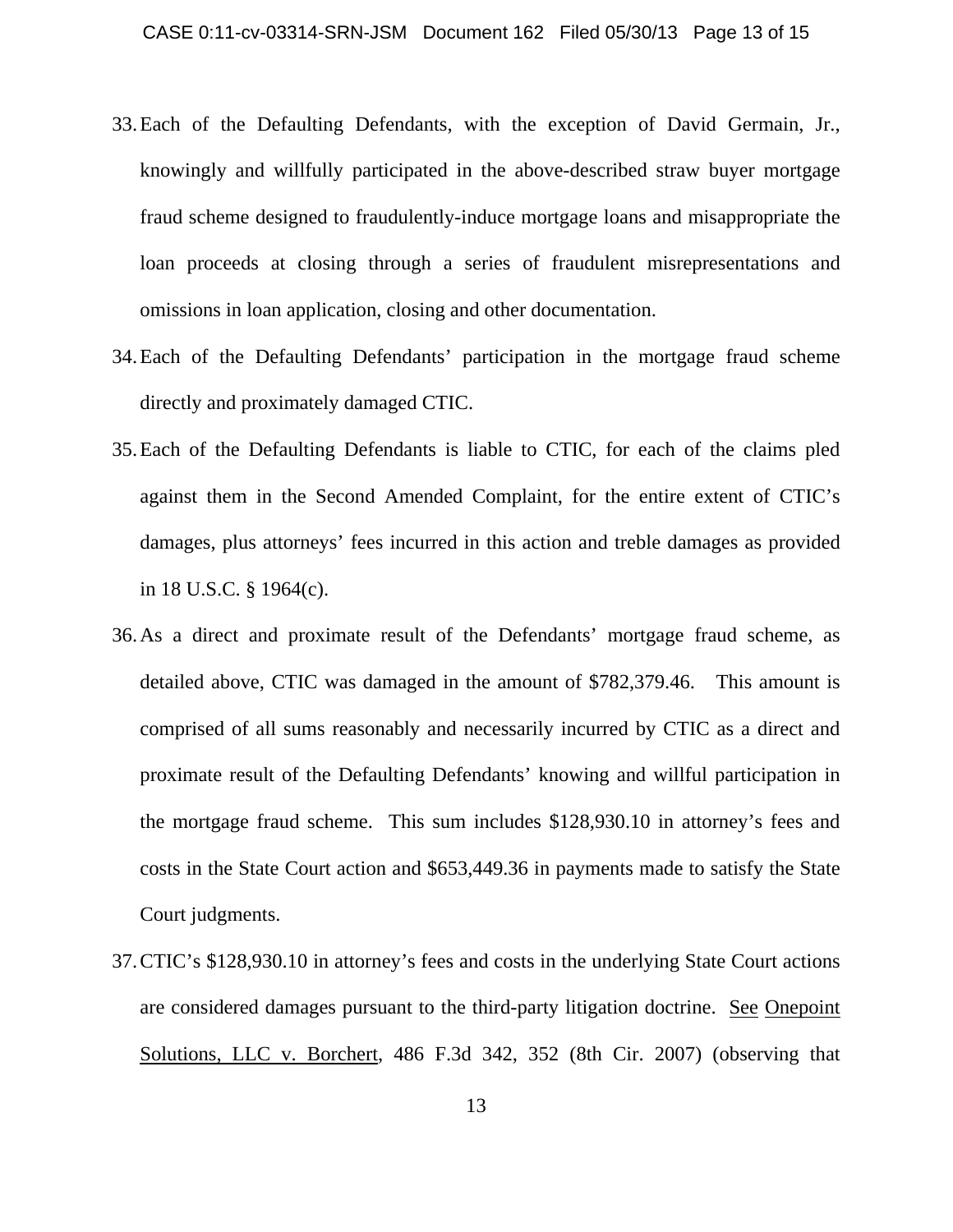Minnesota has adopted the third-party litigation exception to the American rule that each party is responsible for paying its own attorney's fees absent a specific contractual provision or statutory authority) (citing Kallok v. Medtronic, Inc., 573 N.W.2d 356, 363 (Minn. 1998)). Where a party commits a tortious act, such as the fraud at issue here, which projects another party into litigation with a third party, a court may award attorney's fees as damages. Id. Defendants' tortious conduct projected CTIC into litigation with a third party, 84 Lumber, in the State Court mechanic's lien actions. CTIC was obliged to defend these actions on behalf of the insured lender-defendants pursuant to CTIC's indemnification obligations under the applicable title insurance policies.

38.After trebling CTIC's damages from the underlying State Court actions (\$782,379.46  $x$  3 = \$2,347,138.38) and then adding attorneys' fees from this action (\$182,596.29), in accordance with 18 U.S.C. § 1964(c), each of the Defaulting Defendants is, jointly and severally liable to CTIC for a total amount of  $$2,529,734.67$  (\$2,347,138.38 +  $$182,596.29 = $2,529,734.67$ .

## **ORDER**

1. Plaintiff Chicago Title Insurance Company's Motion for Entry of Default Judgment pursuant to Fed. R. Civ. P. 55(b)(2) (Doc. No. 114) against Defendants David L. Germain, Jr., Guarantee Trust & Title Corporation, Invescorp, Inc., Derrick A. Johnson, Lincoln Homes, Inc., Lua Nguyen, Perfection Lending, Inc., Sportsmens Contracting, Inc., Katie Thi Tran, Thinh Tran a/k/a Tim Tran, Truang Quang Tran a/k/a